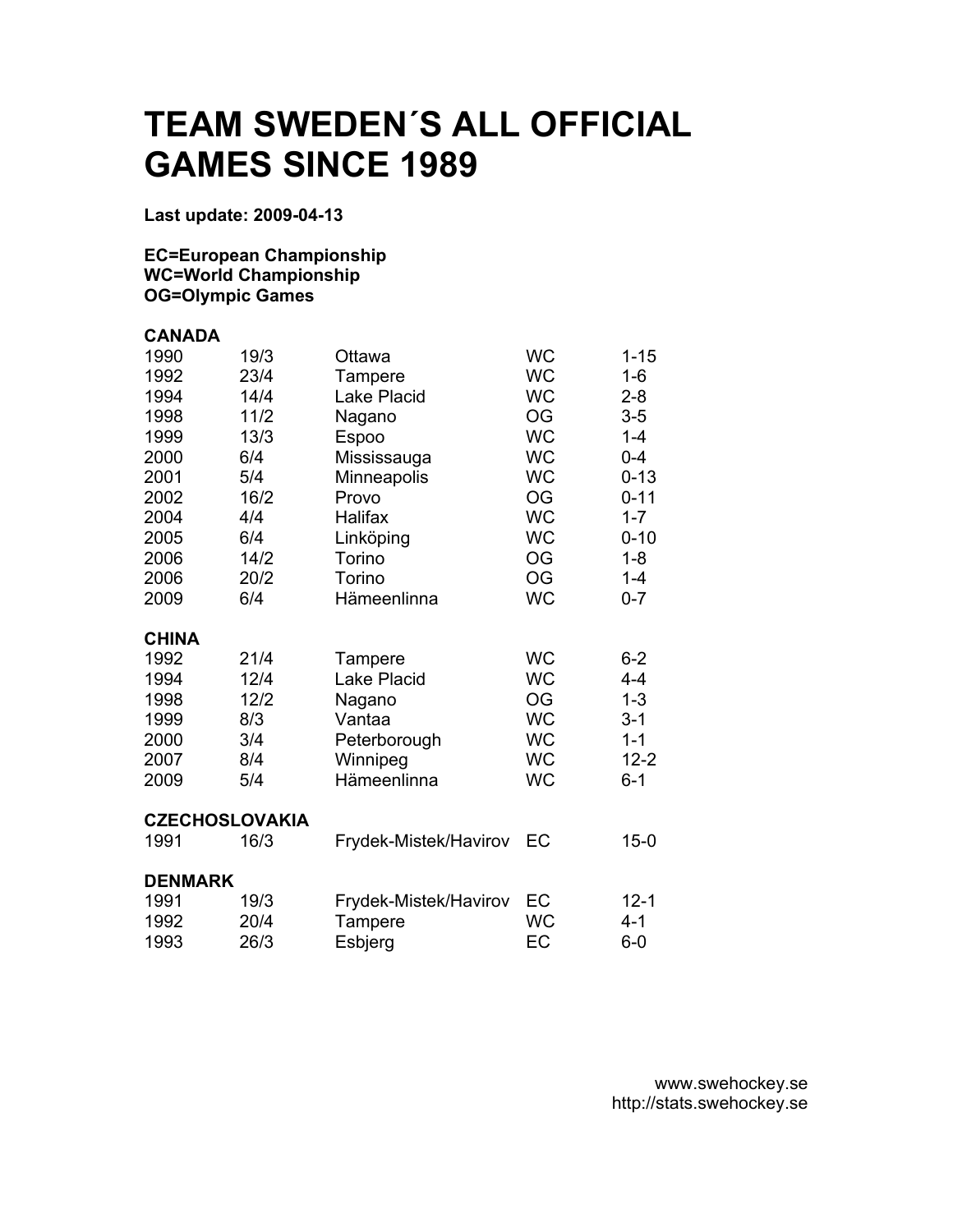| <b>FINLAND</b>       |      |                       |                 |                             |
|----------------------|------|-----------------------|-----------------|-----------------------------|
| 1989                 | 9/4  | Ratingen              | EC              | $1 - 7$                     |
| 1990                 | 25/3 | Ottawa                | <b>WC</b>       | $3-6$                       |
| 1991                 | 23/3 | Frydek-Mistek/Havirov | EC              | $1 - 2$                     |
| 1992                 | 26/4 | Tampere               | <b>WC</b>       | 4-5 after penalty shots     |
| 1993                 | 27/3 | Esbjerg               | EC              | $2 - 8$                     |
| 1995                 | 25/3 | Riga                  | EC              | $0 - 9$                     |
| 1996                 | 29/3 | Jarsllavl             | EC              | $2 - 1$                     |
| 1997                 | 31/3 |                       | <b>WC</b>       | $0 - 5$                     |
|                      | 8/2  | <b>Brampton</b>       |                 |                             |
| 1998                 |      | Nagano                | OG              | $0-6$                       |
| 1999                 | 14/3 | Espoo                 | <b>WC</b>       | $2 - 8$                     |
| 2000                 | 9/4  | Mississauga           | <b>WC</b>       | $1 - 7$                     |
| 2002                 | 21/2 | Provo                 | OG              | $2 - 1$                     |
| 2004                 | 1/4  | Dartmouth             | <b>WC</b>       | $2 - 2$                     |
| 2004                 | 6/4  | Halifax               | <b>WC</b>       | $2 - 3$                     |
| 2005                 | 9/4  | Linköping             | <b>WC</b>       | $5-2$                       |
| 2007                 | 5/4  | Winnipeg              | <b>WC</b>       | 0-1 after 01.32 in Overtime |
| 2007                 | 10/4 | Winnipeg              | <b>WC</b>       | $1 - 0$                     |
| 2008                 | 6/4  | Harbin                | <b>WC</b>       | 2-3 after 03.00 in Overtime |
| 2009                 | 12/4 | Hämeenlinna           | <b>WC</b>       | $1 - 4$                     |
|                      |      |                       |                 |                             |
| <b>GERMANY</b>       |      |                       |                 |                             |
| 1991                 | 21/3 | Frydek-Mistek/Havirov | EC              | $10-1$                      |
| 1993                 | 25/3 | Esbjerg               | EC              | $10-3$                      |
| 1994                 | 16/4 | Lake Placid           | <b>WC</b>       | $7 - 1$                     |
| 1995                 | 24/3 | Riga                  | EC              | $7 - 1$                     |
| 1996                 | 24/3 | Jaroslavl             | EC              | $2 - 2$                     |
| 2001                 | 6/4  | Fridley               | <b>WC</b>       | $2 - 6$                     |
|                      |      |                       |                 |                             |
| <b>GREAT BRITAIN</b> |      |                       |                 |                             |
| 1991                 | 18/3 | Frydek-Mistek/Havirov | EC              | $16 - 0$                    |
|                      |      |                       |                 |                             |
| <b>ITALY</b>         |      |                       |                 |                             |
| 2006                 | 13/2 | Torino                | OG              | $11 - 0$                    |
| <b>JAPAN</b>         |      |                       |                 |                             |
| 1990                 | 21/3 | Ottawa                | <b>WC</b>       | $11 - 4$                    |
| 1998                 | 14/2 |                       | <b>OG</b>       | $5-0$                       |
| 2000                 | 4/4  | Nagano                | <b>WC</b>       | $10 - 0$                    |
|                      |      | Niagara Falls         |                 |                             |
| 2004                 | 30/3 | Dartmouth             | <b>WC</b>       | $8 - 2$                     |
| 2008                 | 4/4  | Harbin                | <b>WC</b>       | $5-0$                       |
| <b>KAZAKHSTAN</b>    |      |                       |                 |                             |
| 2001                 | 3/4  | Rochester             | <b>WC</b>       | $3 - 1$                     |
| 2001                 | 8/4  | <b>Blaine</b>         | <b>WC</b>       | $3 - 1$                     |
|                      | 13/2 |                       |                 | $7 - 0$                     |
| 2002                 | 4/4  | Provo                 | OG<br><b>WC</b> | $5 - 1$                     |
| 2005                 |      | Norrköping            |                 |                             |
| 2009                 | 8/4  | Hämeenlinna           | <b>WC</b>       | $9 - 0$                     |
|                      |      |                       |                 | www.swehockey.se            |

http://stats.swehockey.se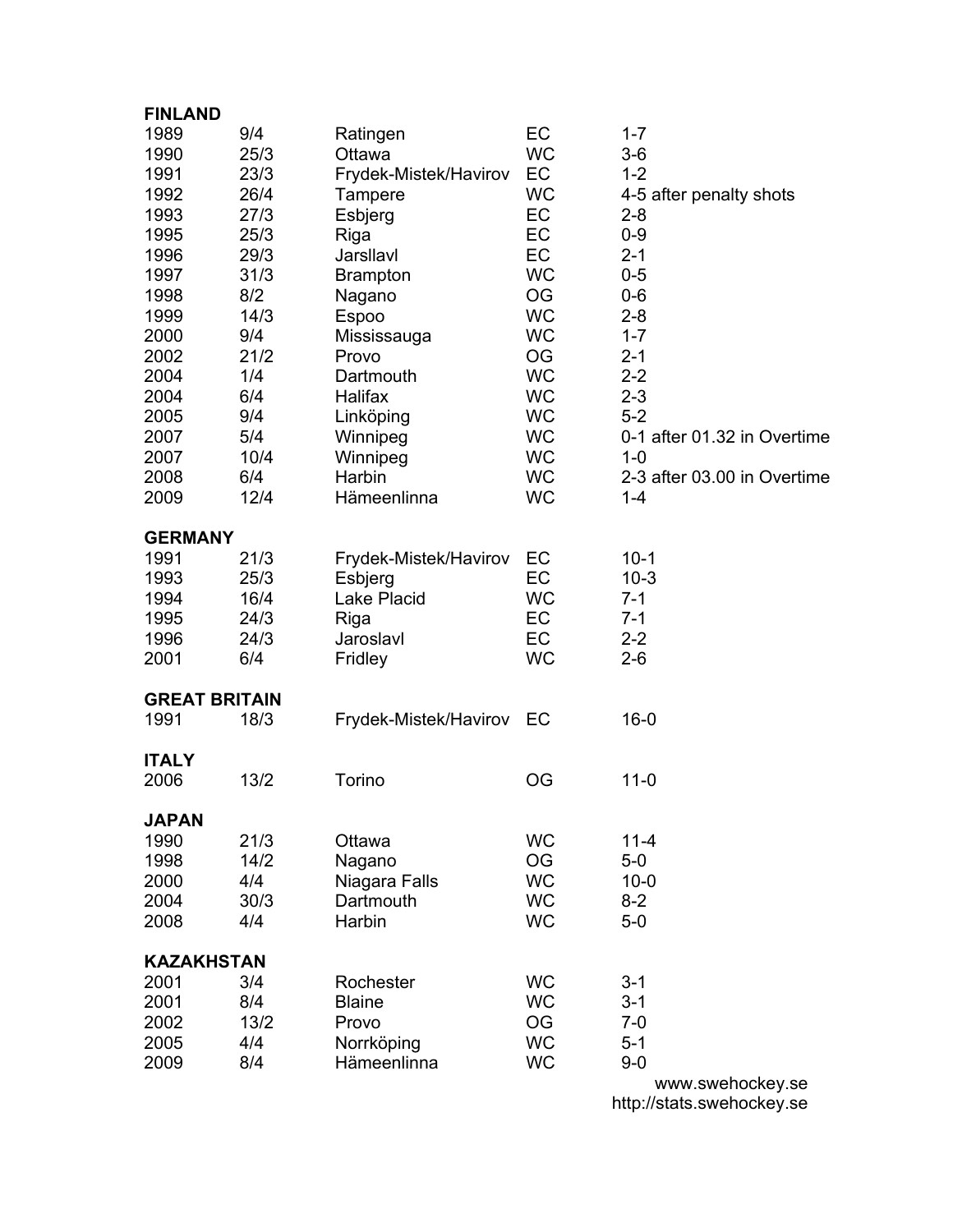| <b>LATVIA</b><br>1995 | 22/3        | Riga                    | EC                     | $8-0$                                                       |  |
|-----------------------|-------------|-------------------------|------------------------|-------------------------------------------------------------|--|
| <b>NETHERLANDS</b>    |             |                         |                        |                                                             |  |
| 1989                  | 4/4         | Düsseldorf              | EC                     | $12 - 0$                                                    |  |
| <b>NORWAY</b>         |             |                         |                        |                                                             |  |
| 1989                  | 5/4         | Düsseldorf              | EC                     | $2 - 0$                                                     |  |
| 1994                  | 11/4        | Lake Placid             | <b>WC</b>              | $3 - 1$                                                     |  |
| 1994                  | 17/4        | <b>Lake Placid</b>      | <b>WC</b>              | $6 - 3$                                                     |  |
| 1995                  | 20/3        | Riga                    | EC                     | $5-0$                                                       |  |
| 1996                  | 23/3        | Jarsolavl               | EC                     | $6 - 3$                                                     |  |
| 1997                  | 1/4         | Kitchener               | <b>WC</b>              | $2 - 2$                                                     |  |
| <b>RUSSIA</b>         |             |                         |                        |                                                             |  |
| 1996                  | 27/3        | Jaroslavl               | EC                     | $4 - 2$                                                     |  |
| 1997                  | 6/4         | Kitchener               | <b>WC</b>              | $3 - 1$                                                     |  |
| 1999                  | 11/3        | Espoo                   | <b>WC</b>              | $7 - 0$                                                     |  |
| 2001<br>2002          | 2/4<br>11/2 | Rochester<br>Provo      | <b>WC</b><br><b>OG</b> | $0 - 3$<br>$3 - 2$                                          |  |
| 2005                  | 2/4         | Linköping               | <b>WC</b>              | $3 - 1$                                                     |  |
| 2006                  | 11/2        | Turin                   | <b>OG</b>              | $3 - 1$                                                     |  |
| 2007                  | 3/4         | Winnipeg                | <b>WC</b>              | $3 - 2$                                                     |  |
| 2008                  | 9/4         | Harbin                  | <b>WC</b>              | $3 - 1$                                                     |  |
| 2009                  | 10/4        | Hämeenlinna             | <b>WC</b>              | $8-0$                                                       |  |
| <b>SWITZERLAND</b>    |             |                         |                        |                                                             |  |
| 1989                  | 6/4         | Düsseldorf              | EC                     | $10-3$                                                      |  |
| 1995                  | 21/3        | Riga                    | EC                     | $7-0$                                                       |  |
| 1996                  | 26/3        | Jaroslavl               | EC                     | $6 - 3$                                                     |  |
| 1997                  | 4/4         | Kitchener               | <b>WC</b>              | $7 - 1$                                                     |  |
| 2007                  | 9/4         | Winnipeg                | <b>WC</b>              | $4 - 0$                                                     |  |
| 2008                  | 8/4         | Harbin                  | <b>WC</b>              | 3-4 after Overtime and<br><b>Game Winning Penalty Shots</b> |  |
| <b>USA</b>            |             |                         |                        |                                                             |  |
| 1990                  | 24/3        | Ottawa                  | <b>WC</b>              | $3 - 10$                                                    |  |
| 1992                  | 25/4        | Tampere                 | <b>WC</b>              | $4 - 6$                                                     |  |
| 1997                  | 3/4         | London                  | <b>WC</b>              | $0 - 10$                                                    |  |
| 1998                  | 9/2         | Nagano                  | OG                     | $1 - 7$                                                     |  |
| 1999                  | 9/3         | Vantaa                  | <b>WC</b>              | $0 - 11$                                                    |  |
| 2000                  | 8/4         | Mississauga             | <b>WC</b>              | $1 - 7$                                                     |  |
| 2002                  | 19/2        | <b>West Valley City</b> | OG                     | $0 - 4$                                                     |  |
| 2004                  | 5/4         | Halifax                 | <b>WC</b>              | $2 - 9$                                                     |  |
| 2005                  | 8/4         | Linköping               | <b>WC</b><br><b>OG</b> | $1 - 4$<br>3-2 after Overtime and Game                      |  |
| 2006                  | 17/2        | Torino                  |                        | <b>Winning Penalty Shots</b>                                |  |

www.swehockey.se http://stats.swehockey.se